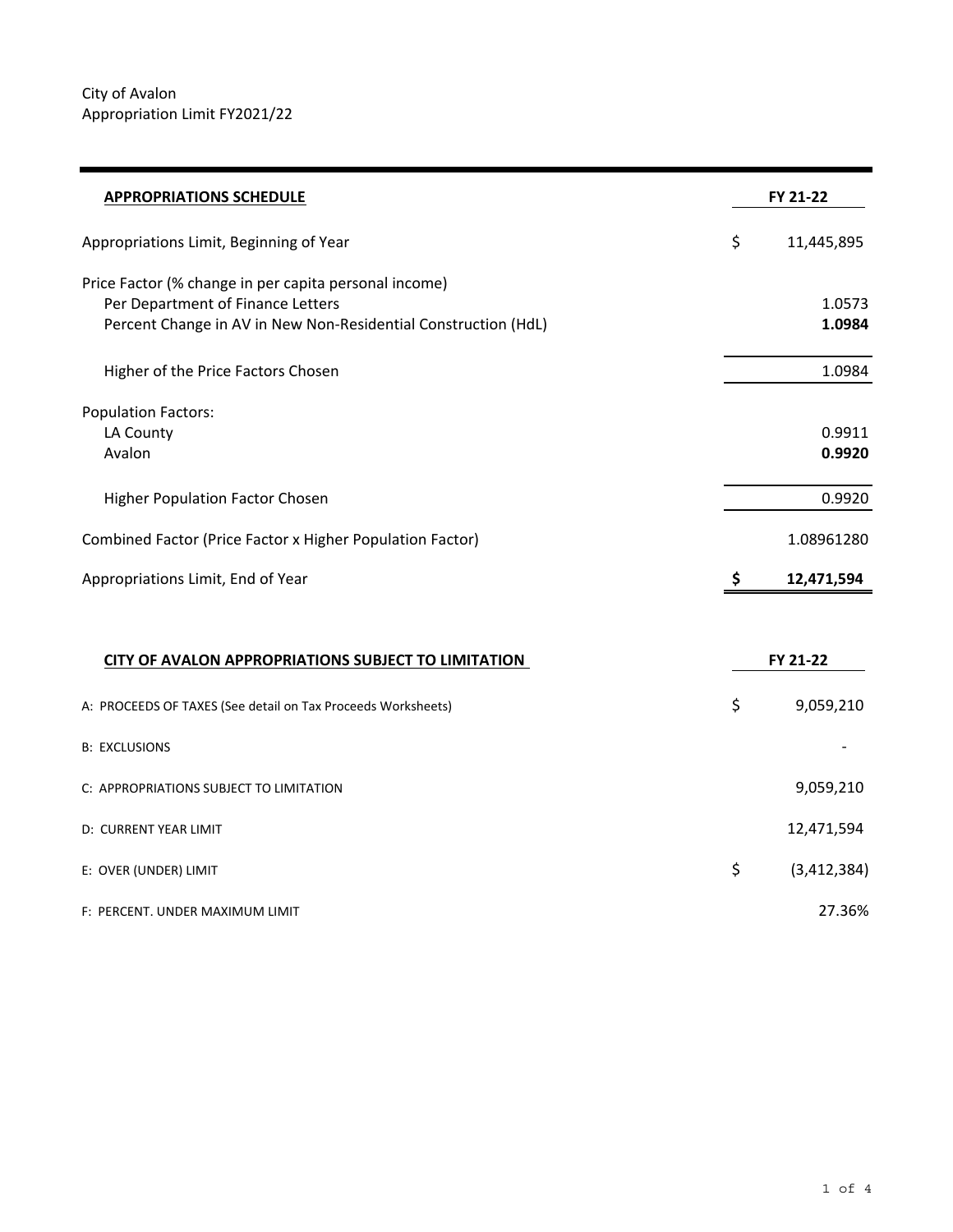## **CITY OF AVALON TAX PROCEEDS FOR FISCAL YEAR 2021/22**

| REVENUE SOURCE                                        | TAX<br><b>PROCEEDS</b> | NON-TAX<br><b>PROCEEDS</b> | TOTAL              |
|-------------------------------------------------------|------------------------|----------------------------|--------------------|
|                                                       |                        |                            |                    |
| TAXES:                                                |                        |                            |                    |
| PROPERTY TAX<br>RDA PASS THRU & RESIDUAL TAX          | 207,551<br>515,000     |                            | 207,551<br>515,000 |
| <b>TRANSFER TAX</b>                                   | 22,000                 |                            | 22,000             |
| <b>SALES AND USE TAX</b>                              | 860,000                |                            | 860,000            |
| SALES TAX-HOSPITAL                                    | 430,000                |                            | 430,000            |
| <b>SALES TAX - PSAF</b>                               | 75,000                 |                            | 75,000             |
| <b>ADMISSION TAX</b>                                  | 580,000                |                            | 580,000            |
| <b>TRANSIENT OCCUPANCY TAX</b>                        | 3,700,000              |                            | 3,700,000          |
| TRANSIENT TAX - VAC RENTALS                           | 1,450,000              |                            | 1,450,000          |
| <b>BUSINESS LICENSE TAX</b>                           | 85,000                 |                            | 85,000             |
| <b>FROM STATE:</b>                                    |                        |                            |                    |
| <b>CORONAVIRUS RELIEF FUNDS</b>                       | 440,000                |                            | 440,000            |
| MOTOR VEH FEES SB-1096                                | 413,500                |                            | 413,500            |
| SUPP LAW ENF (COPS)                                   |                        | 100,000                    | 100,000            |
| <b>GASOLINE TAX</b>                                   |                        | 160,543                    | 160,543            |
| TDA ARTICLE 8                                         |                        | 169,483                    | 169,483            |
| TDA ARTICLE 3                                         |                        | 5,000                      | 5,000              |
| <b>OTHER GOVERNMENTS:</b>                             |                        |                            |                    |
| COMM. DEVELOPMENT (CDBG)                              |                        | 138,000                    | 138,000            |
| PROP A INCENTIVE (COMM. SUB.)                         |                        | 700,000                    | 700,000            |
| PROP C INCENTIVE (JITNEY)                             |                        | 300,000                    | 300,000            |
| LA COUNTY PARKS GRANT<br>PROPOSITION C (LOCAL RETURN) |                        |                            |                    |
| PROPOSITION A (LOCAL RETURN)                          | 65,814<br>79,344       |                            | 65,814<br>79,344   |
| <b>MEASURE R</b>                                      | 49,360                 |                            | 49,360             |
| <b>MEASURE M</b>                                      | 55,942                 |                            | 55,942             |
| FEMA/OES                                              |                        | 750,000                    | 750,000            |
| 5 CORNERS GRANT                                       |                        | 203,216                    | 203,216            |
| PLANNING GRANT                                        |                        | 589,545                    | 589,545            |
| SB 90 REIMBURSEMENT                                   |                        |                            |                    |
| GEMT                                                  |                        |                            |                    |
| <b>FIRE GRANT</b>                                     |                        |                            |                    |
| <b>LOCALLY RAISED:</b>                                |                        |                            |                    |
| LICENSES AND PERMITS                                  |                        | 411,950                    | 411,950            |
| <b>FRANCHISE FEES</b>                                 |                        | 125,000                    | 125,000            |
| <b>RENTS - HOUSING AUTHORITY</b>                      |                        |                            | Ξ.                 |
| FINES, FORFEITURES, PENALTIES                         |                        | 7,000                      | 7,000              |
| <b>TRAFFIC SAFETY FINES</b>                           |                        | 70,210                     | 70,210             |
| USER FEES:                                            |                        |                            |                    |
| AMBULANCE                                             |                        | 325,000                    | 325,000            |
| RECREATION                                            |                        | 82,800                     | 82,800             |
| <b>MISC SERVICE FEES</b>                              |                        | 5,000                      | 5,000              |
| TRANSIT FARES                                         |                        | 81,500                     | 81,500             |
| CEMETERY                                              |                        | 28,500                     | 28,500             |
| OTHER MISCELLANEOUS:                                  |                        |                            |                    |
| <b>CONTRIBUTIONS-GF</b>                               |                        | 50,000                     | 50,000             |
| CONTRIBUTIONS-RYDELL                                  |                        |                            |                    |
| CONTRIBUTIONS-PUTNAM                                  |                        |                            | -                  |
| <b>CDBG LOAN PAYMENTS</b>                             |                        |                            |                    |
| <b>DONATIONS</b><br>OTHER-MISC                        |                        | 48,000                     | 48,000<br>2,000    |
|                                                       |                        | 2,000                      |                    |
| SUBTOTAL                                              | 9,028,511              | 4,352,747                  | 13,381,258         |
| PERCENTAGE OF TOTAL                                   | 67.47%                 | 32.53%                     | 100.00%            |
| <b>INTEREST EARNINGS:</b>                             | 30,699                 | 14,801                     | 45,500             |
| TOTAL GOVERNMENTAL FUNDS                              | 9,059,210              | 4,367,548                  | 13,426,758         |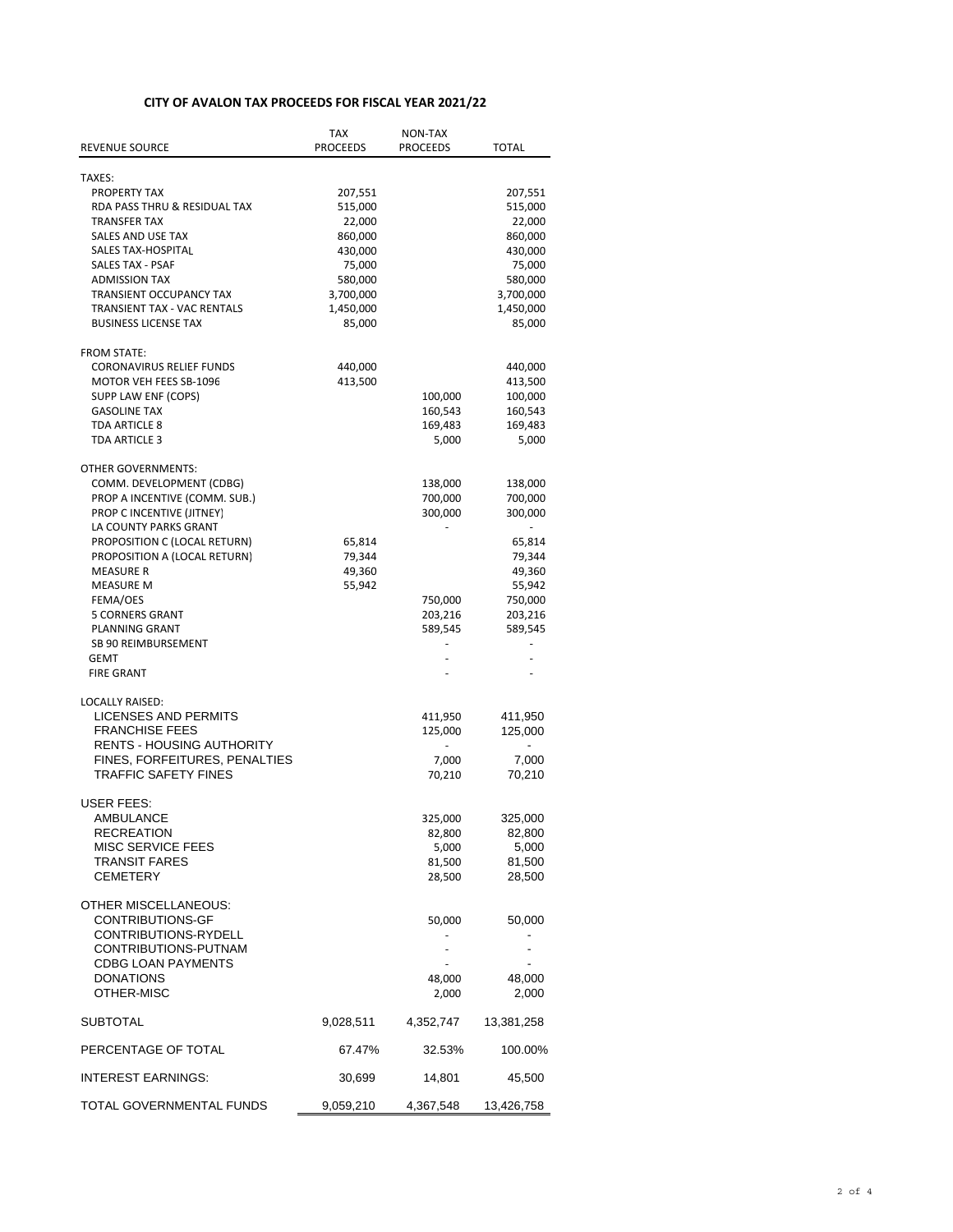## **CITY OF AVALON HISTORICAL EXPENDITURE LIMIT**

|       |                       |               | ADJUST.  | <b>TOTAL</b> | ADJUST.       | <b>ANNUAL</b> |
|-------|-----------------------|---------------|----------|--------------|---------------|---------------|
|       | <b>ADJUST. FACTOR</b> | <b>OPTION</b> | PERCENT. | ADJUST.      | <b>AMOUNT</b> | <b>LIMIT</b>  |
|       |                       |               |          |              |               |               |
| 79/80 | POPULATION            | <b>CITY</b>   | 1.05     |              |               |               |
| 79/80 | <b>INFLATIONARY</b>   | <b>CPI</b>    | 1.10     | 0.15         | 138,807       | 1,046,041     |
| 80/81 | <b>POPULATION</b>     | <b>CITY</b>   | 1.07     |              |               |               |
| 80/81 | PER CAP INCOME        | PER CAPITA    | 1.12     | 0.20         | 207,116       | 1,253,157     |
| 81/82 | <b>POPULATION</b>     | <b>CITY</b>   | 1.04     |              |               |               |
| 81/82 | PER CAP INCOME        | PER CAPITA    | 1.09     | 0.13         | 162,284       | 1,415,441     |
| 82/83 | <b>POPULATION</b>     | <b>CITY</b>   | 1.03     |              |               |               |
| 82/83 | <b>INFLATIONARY</b>   | <b>CPI</b>    | 1.07     | 0.10         | 144,941       | 1,560,382     |
| 83/84 | <b>POPULATION</b>     | <b>CITY</b>   | 1.03     |              |               |               |
| 83/84 | PER CAP INCOME        | PER CAPITA    | 1.02     | 0.05         | 77,239        | 1,637,621     |
| 84/85 | <b>POPULATION</b>     | <b>CITY</b>   | 1.05     |              |               |               |
| 84/85 | <b>INFLATIONARY</b>   | <b>CPI</b>    | 1.05     | 0.10         | 169,494       | 1,807,114     |
| 85/86 | <b>POPULATION</b>     | <b>CITY</b>   | 1.00     |              |               |               |
| 85/86 | <b>INFLATIONARY</b>   | <b>CPI</b>    | 1.04     | 0.04         | 74,815        | 1,881,929     |
| 86/87 | <b>POPULATION</b>     | <b>CITY</b>   | 1.01     |              |               |               |
| 86/87 | <b>INFLATIONARY</b>   | <b>CPI</b>    | 1.02     | 0.04         | 71,325        | 1,953,254     |
| 87/88 | <b>POPULATION</b>     | <b>COUNTY</b> | 1.02     |              |               |               |
| 87/88 | <b>INFLATIONARY</b>   | PER CAPITA    | 1.03     | 0.05         | 106,452       | 2,059,706     |
| 88/89 | <b>POPULATION</b>     | <b>CITY</b>   | 1.03     |              |               |               |
| 88/89 | <b>INFLATIONARY</b>   | PER CAPITA    | 1.05     | 0.08         | 162,717       | 2,222,423     |
| 89/90 | <b>POPULATION</b>     | <b>COUNTY</b> | 1.01     |              |               |               |
| 89/90 | <b>INFLATIONARY</b>   | PER CAPITA    | 1.05     | 0.06         | 142,013       | 2,364,436     |
| 90/91 | <b>POPULATION</b>     | <b>COUNTY</b> | 1.01     |              |               |               |
| 90/91 | PER CAP INCOME        | PER CAPITA    | 1.04     | 0.06         | 133,118       | 2,497,554     |
| 91/92 | <b>POPULATION</b>     | <b>CITY</b>   | 1.21     |              |               |               |
| 91/92 | <b>INFLATIONARY</b>   | PER CAPITA    | 1.04     | 0.26         | 660,603       | 3,158,157     |
| 92/93 | <b>POPULATION</b>     | <b>COUNTY</b> | 1.01     |              |               |               |
|       | 92/93 INFLATIONARY    | PER CAPITA    | 0.99     | 0.01         | 26,543        | 3,184,700     |
| 93/94 | <b>POPULATION</b>     | <b>CITY</b>   | 1.01     |              |               |               |
| 93/94 | <b>INFLATIONARY</b>   | PER CAPITA    | 1.03     | 0.04         | 118,029       | 3,302,729     |
| 94/95 | <b>POPULATION</b>     | <b>CITY</b>   | 1.04     |              |               |               |
| 94/95 | <b>INFLATIONARY</b>   | PER CAPITA    | 1.01     | 0.05         | 162,484       | 3,465,213     |
| 95/96 | <b>POPULATION</b>     | <b>CITY</b>   | 1.02     |              |               |               |
| 95/96 | <b>INFLATIONARY</b>   | PER CAPITA    | 1.05     | 0.06         | 221,981       | 3,687,194     |
| 96/97 | <b>POPULATION</b>     | <b>CITY</b>   | 1.05     |              |               |               |
| 96/97 | <b>INFLATIONARY</b>   | PER CAPITA    | 1.05     | 0.10         | 364,003       | 4,051,197     |
| 97/98 | <b>POPULATION</b>     | <b>COUNTY</b> | 1.01     |              |               |               |
| 97/98 | <b>INFLATIONARY</b>   | PER CAPITA    | 1.05     | 0.06         | 241,772       | 4,292,969     |
| 98/99 | <b>POPULATION</b>     | <b>COUNTY</b> | 1.01     |              |               |               |
| 98/99 | <b>INFLATIONARY</b>   | PER CAPITA    | 1.04     | 0.06         | 240,307       | 4,533,276     |
| 99/00 | <b>POPULATION</b>     | <b>COUNTY</b> | 1.02     |              |               |               |
| 99/00 | <b>INFLATIONARY</b>   | PER CAPITA    | 1.05     | 0.06         | 284,019       | 4,817,295     |
| 00/01 | <b>POPULATION</b>     | <b>COUNTY</b> | 1.02     |              |               |               |
| 00/01 | <b>INFLATIONARY</b>   | PER CAPITA    | 1.05     | 0.07         | 323,960       | 5,141,255     |
| 01/02 | <b>POPULATION</b>     | <b>COUNTY</b> | 1.02     |              |               |               |
| 01/02 | <b>INFLATIONARY</b>   | PER CAPITA    | 1.08     | 0.10         | 494,065       | 5,635,320     |
| 02/03 | <b>POPULATION</b>     | <b>COUNTY</b> | 1.02     |              |               |               |
| 02/03 | <b>INFLATIONARY</b>   | PER CAPITA    | 0.99     | 0.00         | 26,910        | 5,662,230     |
| 03/04 | <b>POPULATION</b>     | <b>COUNTY</b> | 1.02     |              |               |               |
| 03/04 | <b>INFLATIONARY</b>   | PER CAPITA    | 1.02     | 0.04         | 226,962       | 5,889,192     |
| 04/05 | <b>POPULATION</b>     | <b>COUNTY</b> | 1.02     |              |               |               |
| 04/05 | <b>INFLATIONARY</b>   | PER CAPITA    | 1.03     | 0.05         | 285,617       | 6,174,809     |
| 05/06 | <b>POPULATION</b>     | <b>COUNTY</b> | 1.02     |              |               |               |